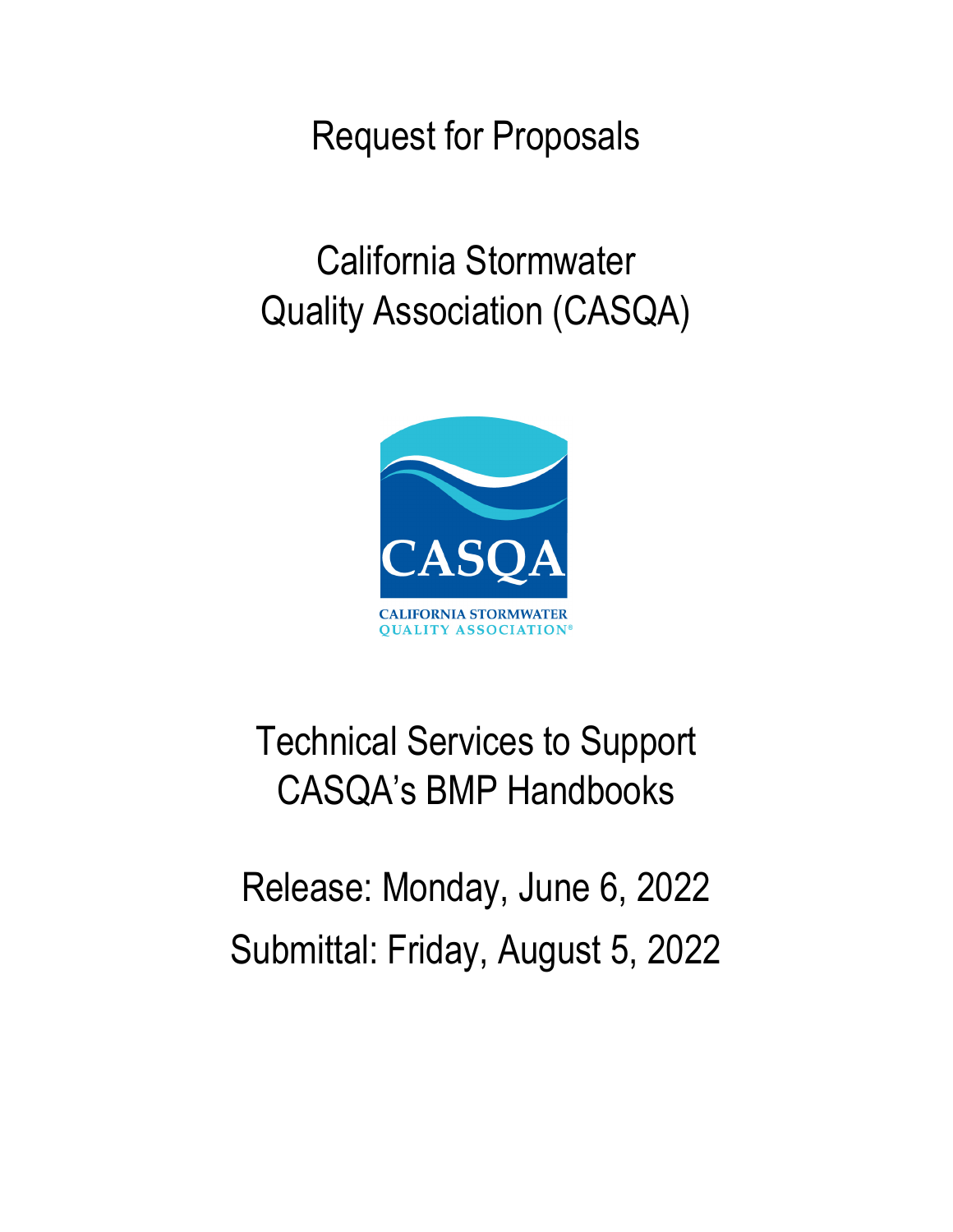# **Table of Contents**

|            | Appendix A CASQA's Standard Agreement for Professional Consultant Services (provided upon request) |  |
|------------|----------------------------------------------------------------------------------------------------|--|
| Appendix B | Scope of Services                                                                                  |  |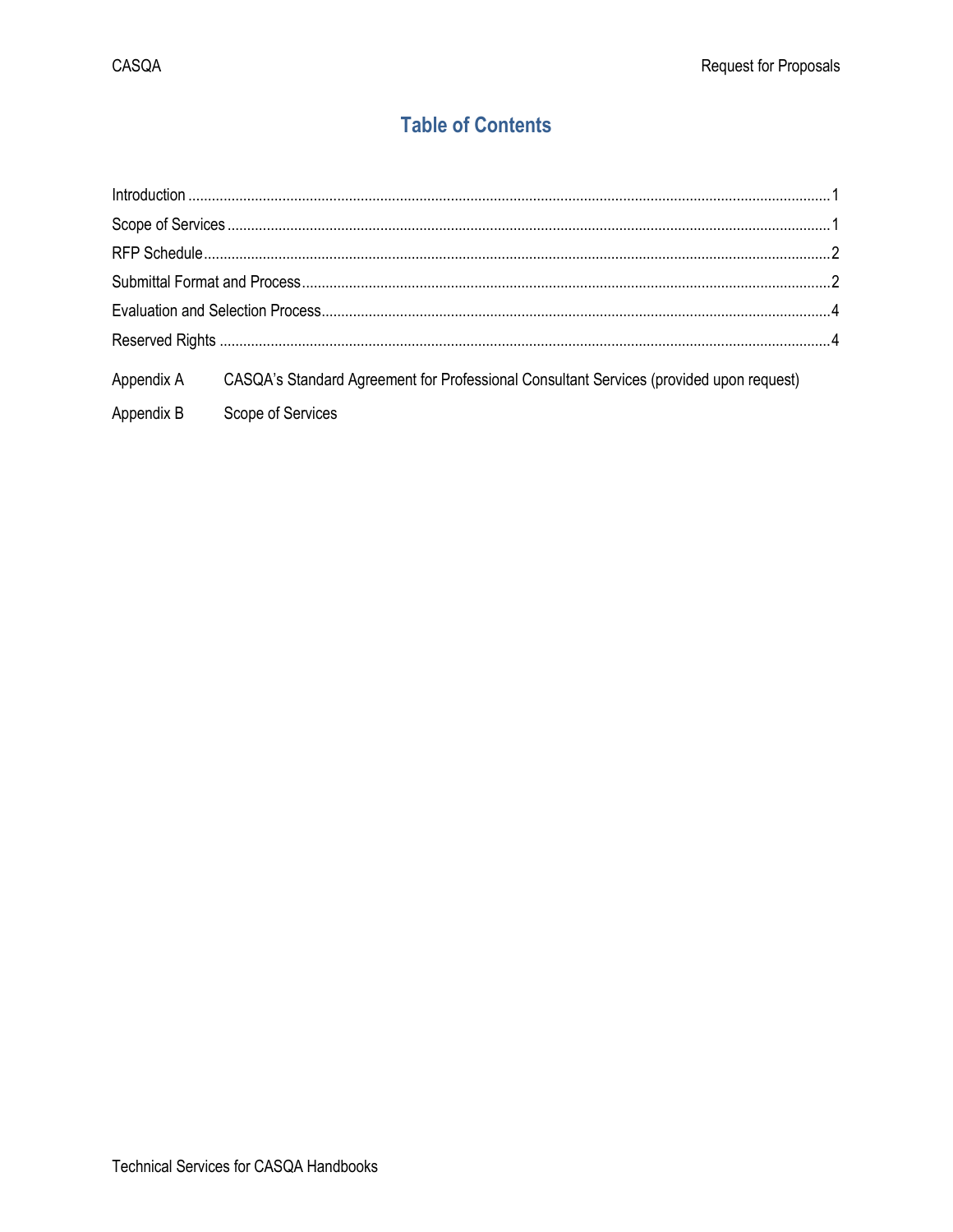## <span id="page-2-0"></span>**Introduction**

The California Stormwater Quality Association (CASQA) is pleased to announce this Request for Proposals (RFP) for consultants to provide Technical Services to support CASQA's BMP Handbooks. The purpose of the RFP is to identify the most qualified firm(s) to implement the project in support of [CASQA's Strategic Plan](https://www.casqa.org/sites/default/files/downloads/final_casqa_strategic_plan_and_organizational_goals_-_04-10-19.pdf) and [CASQA's Vision](https://www.casqa.org/sites/default/files/downloads/final_-_vision_for_sustainable_stormwater_management_-_10-07-2020.pdf) for Sustainable Stormwater Management.

This RFP is open to individual firms / consultants and to teams of firms / consultants. Interested consultants are invited to provide proposals in response to this RFP. The proposals will be reviewed and evaluated against criteria by a selection group designated by CASQA's Executive Director. CASQA intends to establish a contract with the selected individual firm and/or team of firms to provide the services described below.

Proposals shall be submitted by firms that have a capable and demonstrable background in the type of work described below. Additionally, interested firms shall have sufficient, readily available resources in the form of trained personnel, support services, specialized consultants, and financial resources to carry out work without delay and within the specified budget.

Firms will be expected to sign CASQA's Standard Agreement for Professional Consultant Services (Appendix A). Any exceptions to CASQA's Standard Agreement for Professional Consultant Services must be noted in the transmittal letter for the proposals.

# <span id="page-2-1"></span>**Scope of Services**

A short summary is provided below and the more complete scope of services for the project is included in Appendix B. The tasks identified in Appendix B are provided as guidance for preparing proposals. The final scope of work(s) will be negotiated with the selected firm(s).

#### **TECHNICAL SERVICES TO SUPPORT CASQA'S BMP HANDBOOKS**

| <b>Annual Budget for 2022:</b>                 | \$20,000             |
|------------------------------------------------|----------------------|
| <b>Annual Budget Estimate for Future Years</b> | \$20,0001            |
| <b>CASQA Subcommittee:</b>                     | <b>BMP Handbooks</b> |

CASQA develops and publishes four Best Management Practices (BMP) Handbooks, generally related to the various types of stormwater permits activities in California: Construction, Industrial & Commercial, Development, and Municipal. These handbooks provide the information needed to address BMP selection throughout the life of a project – from planning and design – through construction – and into operation and maintenance. Individually, each handbook is geared to a specific target audience during each stage of a project.

In general, the BMP Handbooks are updated annually, as-needed, to provide state-of-the-science guidance to permittees and other stormwater practitioners. The focus and extent of updates are prioritized each year by the BMP Handbooks Subcommittee. This portion of the Scope of Services DOES NOT require a cost proposal, as the budget and related scope are determined by CASQA annually.

In addition, with the pending adoption of the reissued Construction General Permit (CGP), the Construction BMP Handbook will need to be updated to ensure that it reflects the most current information necessary to support permit implementation. Therefore, that handbook may potentially require a more extensive update than the typical, annual

<span id="page-2-2"></span><sup>1</sup> The Board of Directors annually determines the budget allocations for all projects. Typically, \$20,000 is allocated for annual updates. The Board of Directors may consider additional funding, if needed, to support the update to the Construction BMP Handbook – but additional funding is not guaranteed. All future funding beyond 2022 is subject to consideration and approval by the Board of Directors.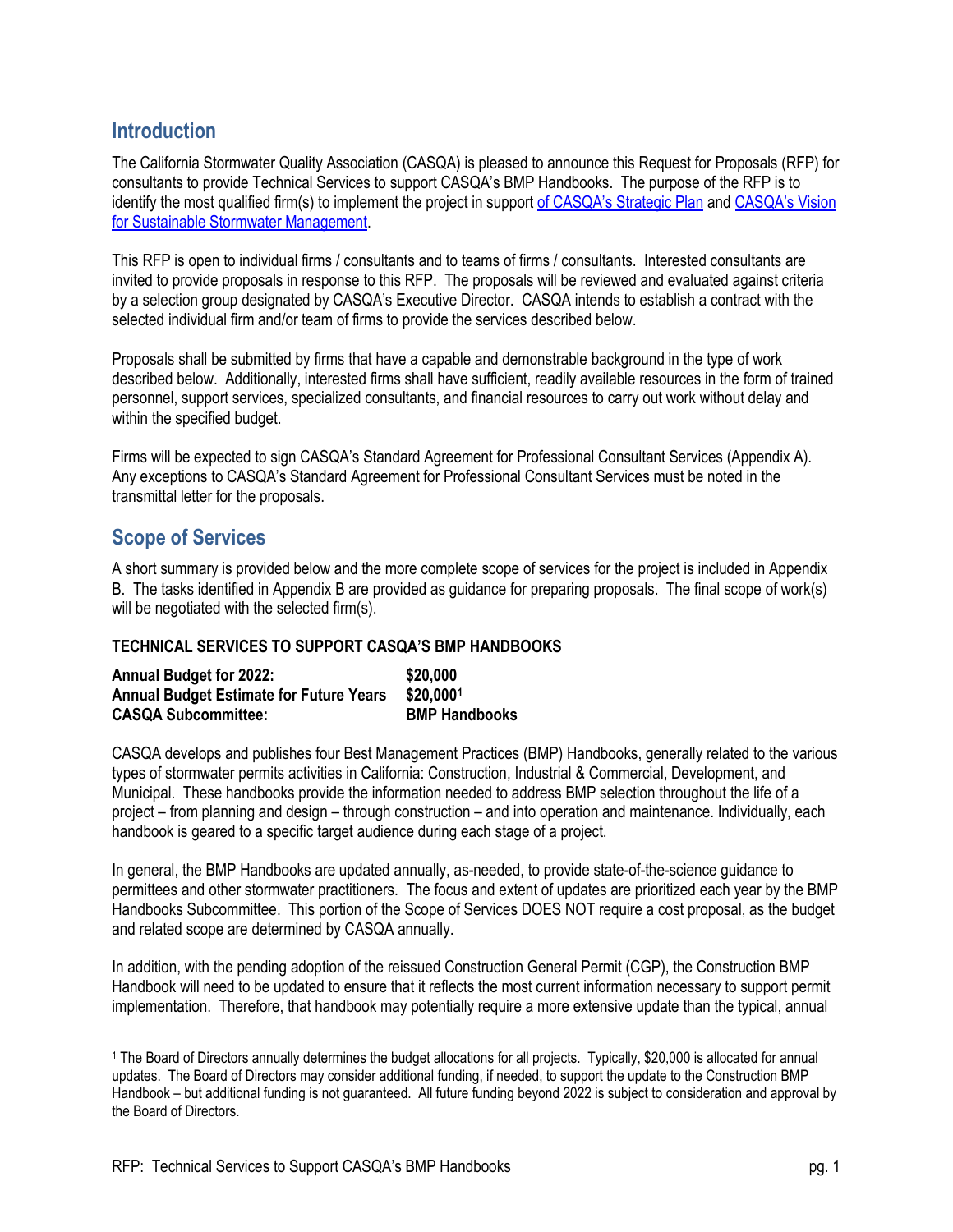updates. The Construction BMP Handbook update will need to be completed in 2023, prior to the effective date of the CGP. This portion of the Scope of Services REQUIRES DEVELOPMENT OF A DETAILED SCOPE AND COST **PROPOSAL** 

### **Contract Term**

Services are expected to be initiated in 2022, with the contract term extending through December 31, 2025. At the sole discretion of CASQA, the contract term may be further extended twice for an additional one-year period for each of the two possible extensions (for a total contract term of 3 years + 1 year + 1 year).

# **Estimated Budget**

The budget for 2022 is \$20,000. Typically, this budget is the standard annual allocation for as-needed updates to the BMP Handbooks. However, as the Construction Handbook will need to be updated prior to the effective date of the reissued Construction General Permit, additional funding may potentially be considered by the Board of Directors for 2023 – but is not guaranteed.

Budgets are set each year in an annual task order with the selected firm(s) and are subject to allocation of funds by the Board of Directors.

# **Future or Additional Work**

No additional budget or work, beyond what is identified for the project, is guaranteed or implied. Regardless of the contract term, CASQA reserves the right to (1) limit the scope to the work as defined in this RFP, (2) conduct additional RFPs / RFQs in the future for any additional work that results from this initial project, and/or (3) utilize this RFP process to award additional work, consistent with but in addition to the work identified in this RFP, to the selected consultant(s) during the contract term.

## <span id="page-3-0"></span>**RFP Schedule**

- RFP release: Monday, June 6, 2022
- Questions due t[o CASQA@casqa.org:](mailto:CASQA@casqa.org) Friday, June 17, 2022
- Responses to questions provided on th[e CASQA website:](https://www.casqa.org/about/rfps-rfqs) Wednesday, June 22, 2022
- Proposals due: 5:00 PM, Friday, August 5, 2022
- Board of Directors approval of consultant selection: Wednesday, September 7, 2022\*

\* Note: This schedule may be extended if the Construction General Permit is not adopted, as currently scheduled, on July 19, 2022. If the schedule is extended[, CASQA will provide an update on the website.](https://www.casqa.org/about/rfps-rfqs)

### <span id="page-3-1"></span>**Submittal Format and Process**

#### **FORMAT**

The total allowable number of pages in the proposal PDF file is **16 pages max** (note, page limit includes all sections specified below, excluding resumes).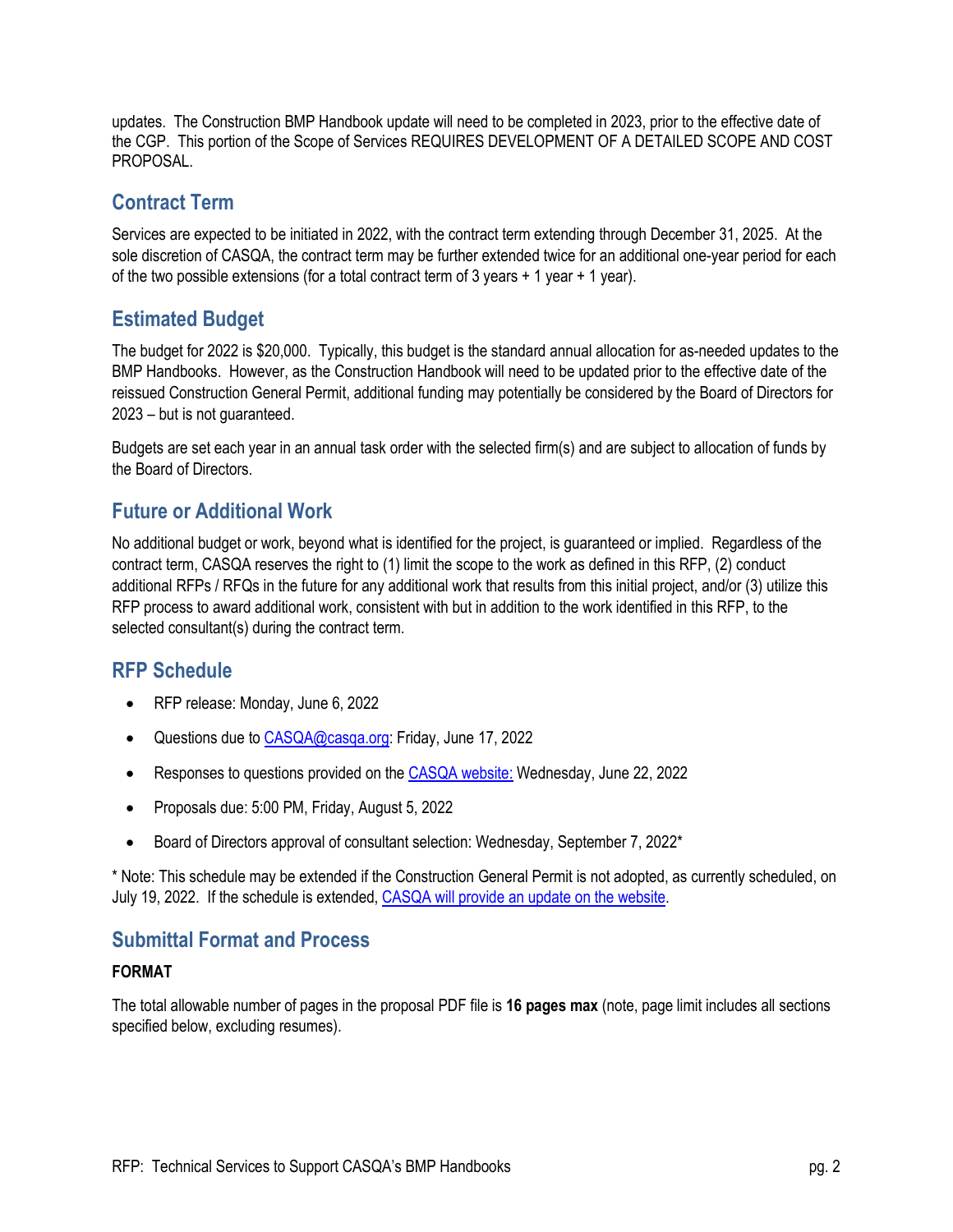Each proposal shall include the following sections:

- **Transmittal letter:** Provide a cover letter that includes the following:
	- $\circ$  Description / statement of interest in being selected to conduct the project.
	- $\circ$  Basic contact information for the individual responsible for the proposal and to whom correspondence should be addressed, including name, title, address, telephone number, and email address.
	- $\circ$  Statement affirming the consultant has sufficient, readily available resources in the form of trained personnel, support services, specialized consultants, and financial resources to carry out work without delay and within the specified budget.
	- $\circ$  Statement affirming that the identified key staff will actively work on the project. Include any exceptions to CASQA's Standard Agreement for Professional Consultant Services in the transmittal letter.
- **Understanding Needs of CASQA:** Describe the consultant's understanding of the needs of CASQA with respect to the work of the relevant subcommittee and to the project.
- **Approach to the Project:** Include a description of the approach(es) consultant proposes to address the Scope of Services, including an organizational chart identifying firm's proposed project manager and key staff for providing services to address the Scope of Services. Address approach to managing tasks that may be scalable (increased / decreased) depending upon available budget. Address approach to coordination with CASQA, inclusive of the BMP Handbooks Subcommittee.
- **Firm Qualifications and Experience:** Provide a detailed description of the firm's qualifications and experience providing services relevant to the needs of the identified subcommittee and the project. Descriptions should include the details of providing the same or similar services to municipal stormwater clients, including client and contact information, task, project, or program name, description of services provided, years of service, budget, and roles of key staff.
- **Staff Qualifications and Experience:** Provide descriptions of the specific qualifications and experience of the key staff proposed to provide services.
- **Proposed Scope of Work (FOR TASK 2 ONLY):** Submit a description of the proposed scope of work and associated schedule to provide services for Task 2 in the Scope of Services in Attachment B. The description shall include:
	- Tasks and subtasks
	- Deliverables and schedule
- **Cost Proposal (FOR TASK 2 ONLY**): Submit a cost proposal to provide services for Task 2 in the Scope of Services in Attachment B. Include all costs associated with the services, including reimbursable expenses. At a minimum, the consultant's cost summary must identify the estimated cost per task and the estimated hours to accomplish each task. The hour estimate must identify the proposed staff and associated hours. Ideas for cost efficiencies are encouraged and may be presented.
- **Proposed Fee Schedule:** Provide consultant's current standard fee schedule, indicating fees for labor by staff or position, other direct costs, and fees and any indirect costs. Please note that the fee schedule will apply for the full contract term.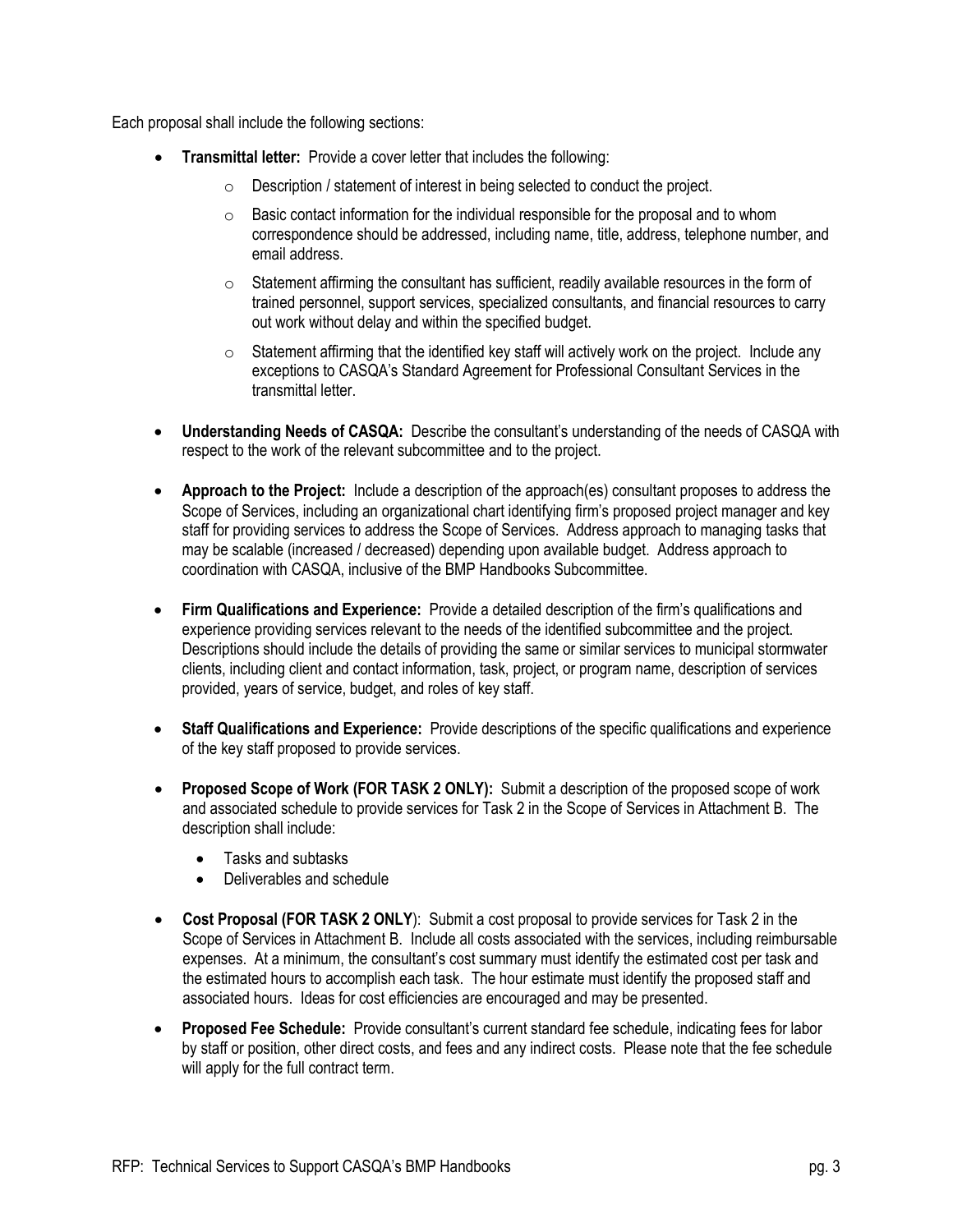- **References:** Provide three references, which should be for as recent and as relevant experience as possible. For each reference, provide contact information, and a brief description of services provided, years of service, budget, ability to meet schedule / deadlines, and roles of key staff.
- **Resumes**: Provide brief resumes of key staff.

#### **PROCESS**

Proposals shall be submitted in electronic format (PDF) only to CASQA at [CASQA@casqa.org](mailto:CASQA@casqa.org) **by 5:00 PM, Friday, August 5, 2022**. Late or incomplete proposals will not be considered. Complete proposals submitted timely will be reviewed and evaluated.

### <span id="page-5-0"></span>**Evaluation and Selection Process**

CASQA will use the following process to evaluate, identify, and select a consultant(s) for the project(s).

#### **RESPONSIVENESS REVIEW**

CASQA will conduct an initial review of proposals to ensure they are responsive to the requirements of this RFP. If a proposal does not include sufficient information to allow CASQA to evaluate the proposal in any of the selection criteria below, the proposal may be considered non-responsive.

#### **EVALUATION PROCESS, INCLUDING SELECTION CRITERIA**

Proposals determined to be responsive to this RFP will be evaluated according to the following criteria:

- Understanding needs of CASQA and its member agencies
- Approach to the project
- Qualifications and experience of firm providing the same or similar services
- Qualifications and experience of key staff in providing same or similar services
- Demonstrated ability to provide technical services for BMP Handbooks
- Demonstrated ability to meet deadlines and budgetary requirements
- Overall quality, clarity, and completeness of proposal

#### **NOTIFICATION**

<span id="page-5-1"></span>CASQA will notify consultants submitting proposals whether or not they have been selected for the project.

#### **Reserved Rights**

CASQA reserves the right to reject any and all proposals. CASQA reserves the right to determine a proposal is nonresponsive to this RFP and stop the evaluation of such an proposal. CASQA reserves the right to decline to enter into a contract with a consultant for any reason that CASQA, in its sole discretion, determines.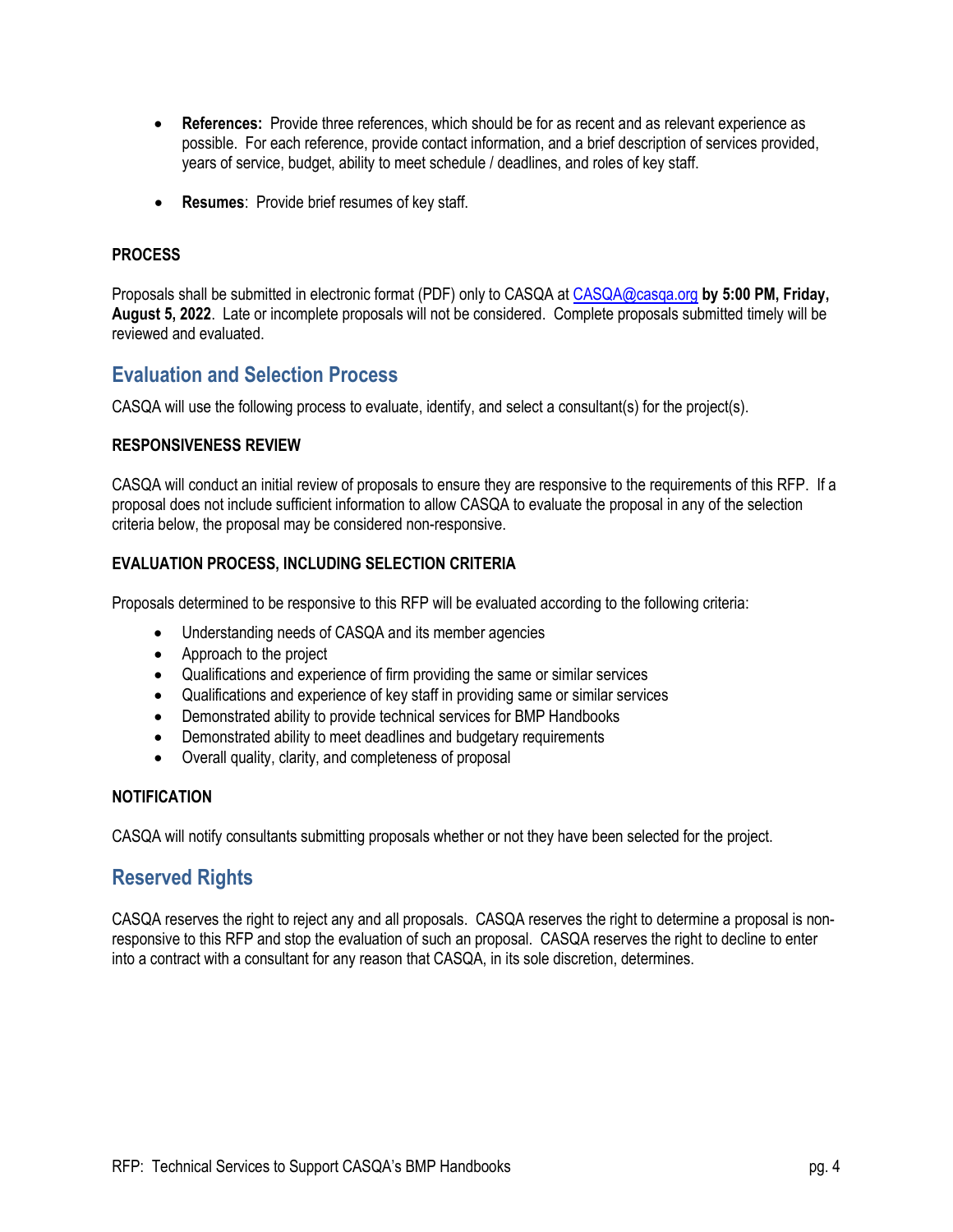# **Appendix A**



# CASQA's Standard Agreement for Professional Consultant Services

(provided upon request)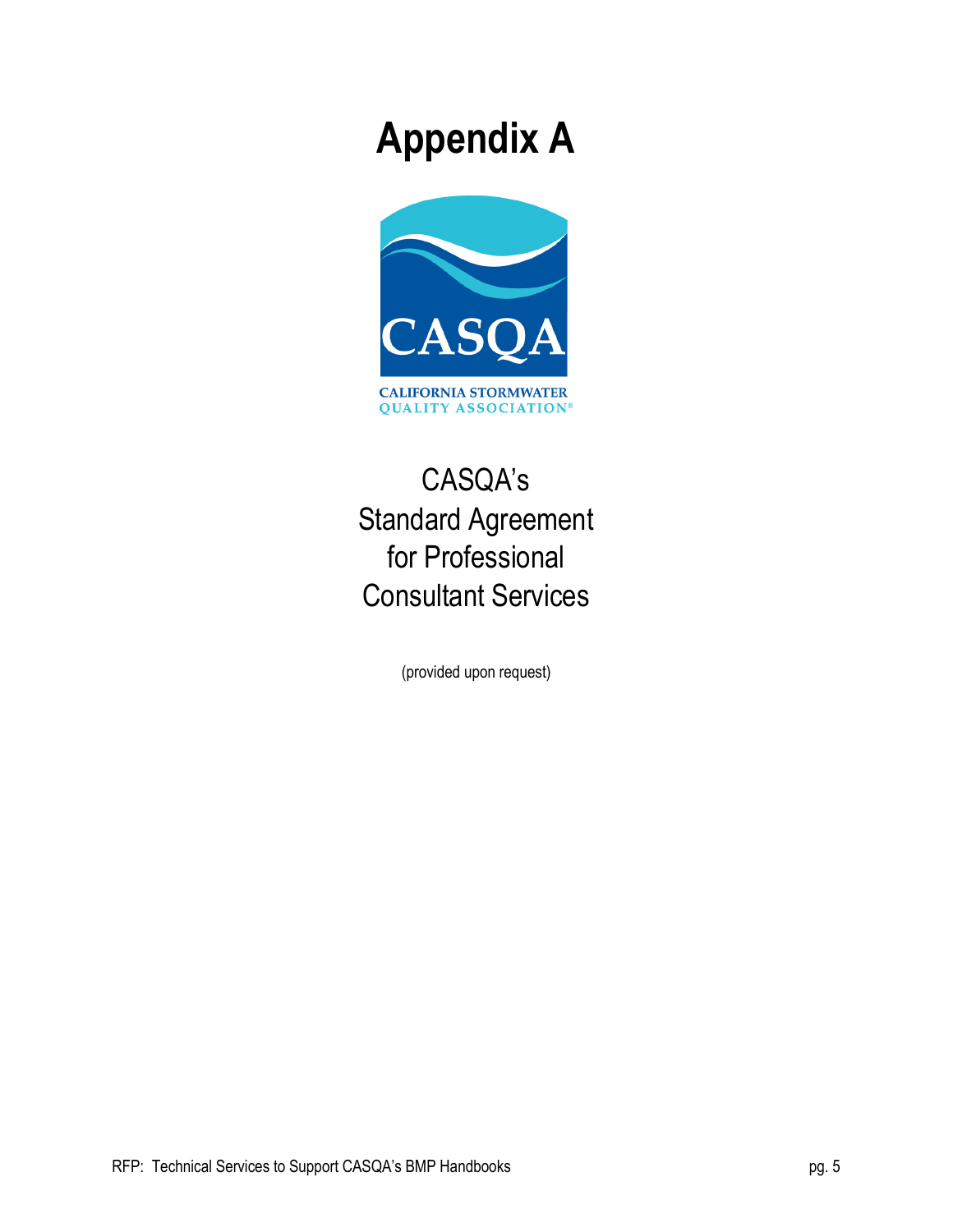# **Appendix B**



# Scope of Services: Technical Services to Support CASQA's BMP Handbooks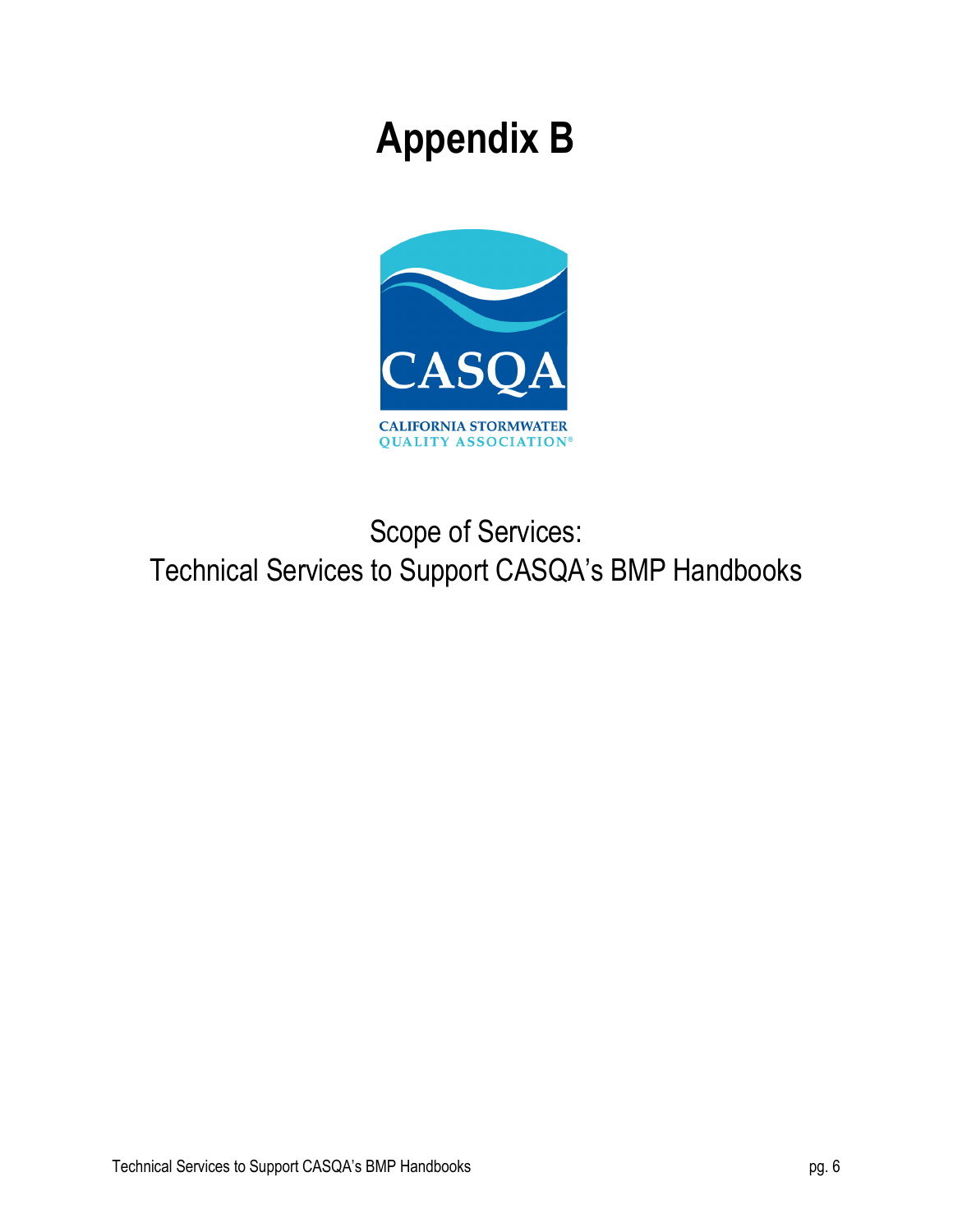# **Technical Services to Support CASQA's BMP Handbooks**

**Annual Budget for 2022: \$20,000 Annual Budget Estimate for Future Years \$20,000[2](#page-8-0) CASQA Subcommittee: BMP Handbooks**

# **BACKGROUND**

CASQA develops and publishes four Best Management Practices (BMP) Handbooks, generally related to the various types of stormwater permits activities in California: Construction, Industrial & Commercial, Development, and Municipal. These handbooks provide the information needed to address BMP selection throughout the life of a project – from planning and design – through construction – and into operation and maintenance. Individually, each handbook is geared to a specific target audience during each stage of a project.

In general, the BMP Handbooks are updated annually, as-needed, to provide state-of-the-science guidance to permittees and other stormwater practitioners. The focus and extent of updates are prioritized each year by the BMP Handbooks Subcommittee. This portion of the Scope of Services DOES NOT require a cost proposal, as the budget and related scope are determined by CASQA annually.

In addition, with the pending adoption of the reissued Construction General Permit (CGP), the Construction BMP Handbook will need to be updated to ensure that it reflects the most current information necessary to support permit implementation. Therefore, that handbook may potentially require a more extensive update than the typical, annual updates. The Construction BMP Handbook update will need to be completed in 2023, prior to the effective date of the CGP. This portion of the Scope of Services REQUIRES DEVELOPMENT OF A DETAILED SCOPE AND COST PROPOSAL.

#### **DESIRED OUTCOME**

The technical services to support CASQA's BMP Handbooks are intended to help CASQA achieve the following objectives:

- Maintain the BMP Handbooks as a leading resource for stormwater professionals in California
- Provide consistent improvements in content, quality, and accessibility for BMP Handbook subscribers

#### **SCOPE**

#### Task 1: Provide As-Needed Updates to CASQA's BMP Handbooks:

Annually, and as directed by CASQA, provide as-needed updates to the various BMP Handbooks. Services shall be provided within the allocated annual budget (specified in the annual Task Order). Note: not all handbooks are updated each year. Updates are prioritized annually by the BMP Handbooks Subcommittee.

Deliverables and Schedule:

- Draft Handbook Updates: As determined by CASQA / Consultant
- Final Draft Handbook Updates: By June 30 of each year

<span id="page-8-0"></span><sup>2</sup> The Board of Directors annually determines the budget allocations for all projects. Typically, \$20,000 is allocated for annual updates. The Board of Directors may consider additional funding, if needed, to support the update to the Construction BMP Handbook – but additional funding is not guaranteed. All future funding beyond 2022 is subject to consideration and approval by the Board of Directors.